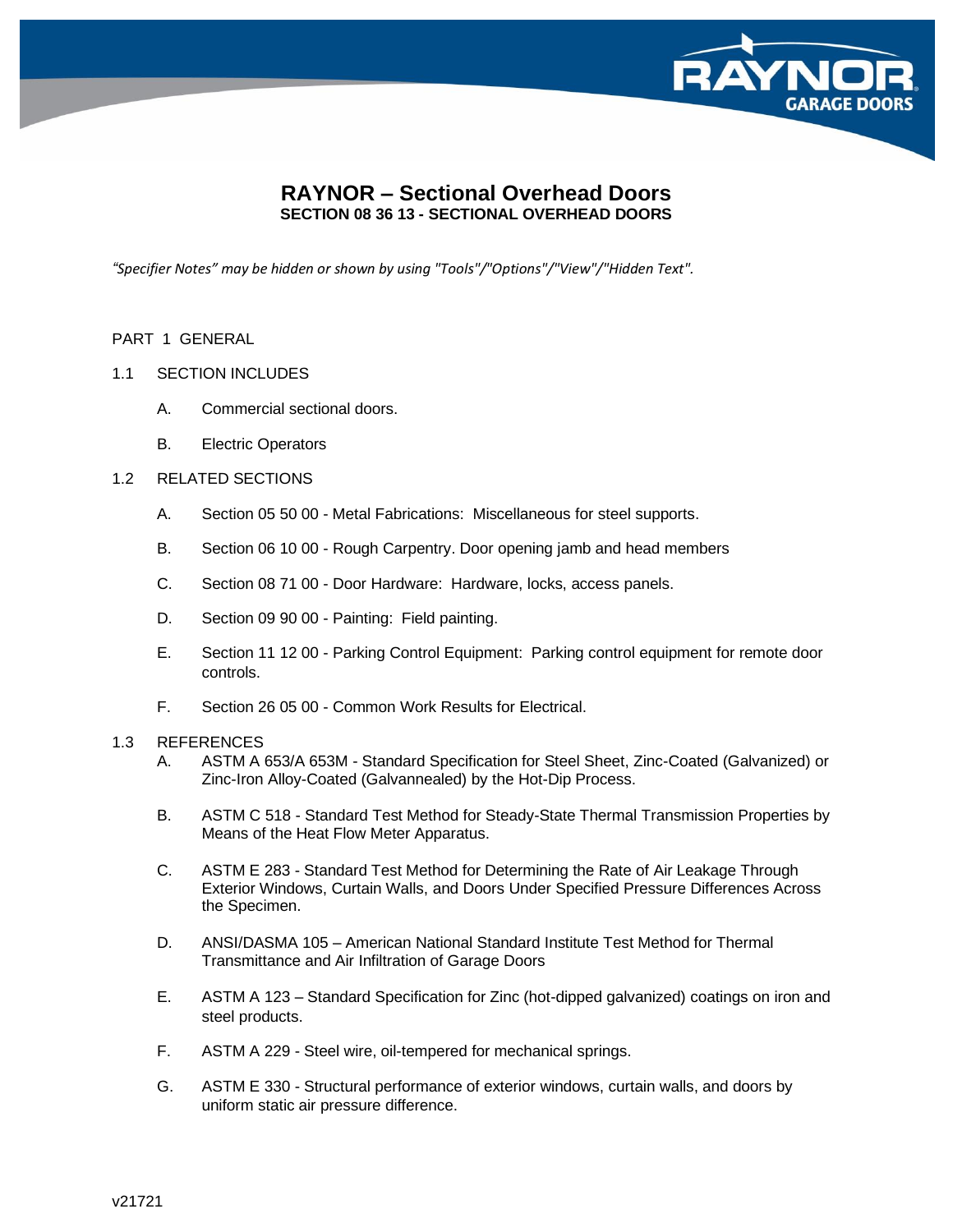

- H. ASTM E 413 Classification for Rating Sound Insulation
- I. ASTM E 90 Standard Test Method for Laboratory Measurement of Airborne Sound Transmission Loss of Building Partitions and Element.
- J. ASTM A 924 Standard Specification for General Requirements for Steel Sheet, Metallic-Coated by the Hot-Dip Process.
- K. ASTM B 221 Standard Specification for Aluminum and Aluminum-Alloy Extruded Bars, Rods, Wire, Profiles, and Tubes.
- L. UL 325 Standard for Door, Drapery, Gate, Louver, and Window Operators and Systems Current Edition, Including All Revisions.
- M. ANSI/DASMA 108 Standard Method for Testing Sectional Garage Doors, Rolling Doors and Flexible Doors: Determination of Structural Performance Under Uniform Static Air Pressure Difference
- N. ANSI/DASMA 102 Specifications for Sectional Overhead-Type Doors
- O. ANSI/DASMA 115 Standard Method for Testing Sectional Doors, Rolling Doors, and Flexible Doors: Determination of Structural Performance Under Missile Impact and Cyclic Wind Pressure
- P. FDA 21 CFR 177.1520 Olefin polymers

#### 1.4 SUBMITTALS

- A. Submit under provisions of Section 01300.
- B. Product Data: Manufacturer's data sheets on each product to be used, including:
	- 1. Preparation instructions and recommendations.
	- 2. Storage and handling requirements and recommendations.
	- 3. Installation methods.
- C. Performance Standards: Provide test data validating the following:
	- 1. Door Section: Gloss retention, fade resistance, FDA compliance, cold crack performance, load to rebound, dent resistance impact.
	- 2. Drive Train: Spring cycle life, track, hinges, rollers, cable assembly, cable strength.
	- 3. Door Assembly: Thermal performance, deflection, wind load.
- D. Shop Drawings:
	- 1. Provide drawings indicating track details, head and jamb conditions, spring shafts, anchorage, accessories, finish colors, patterns and textures, operator mounts and other related information.
	- 2. Regulatory Requirements and Approvals: Provide shop drawings in compliance with local Authority having Jurisdiction (AHJ).
- E. Certifications:
	- 1. Submit manufacturer's certificate that products meet or exceed specified requirements.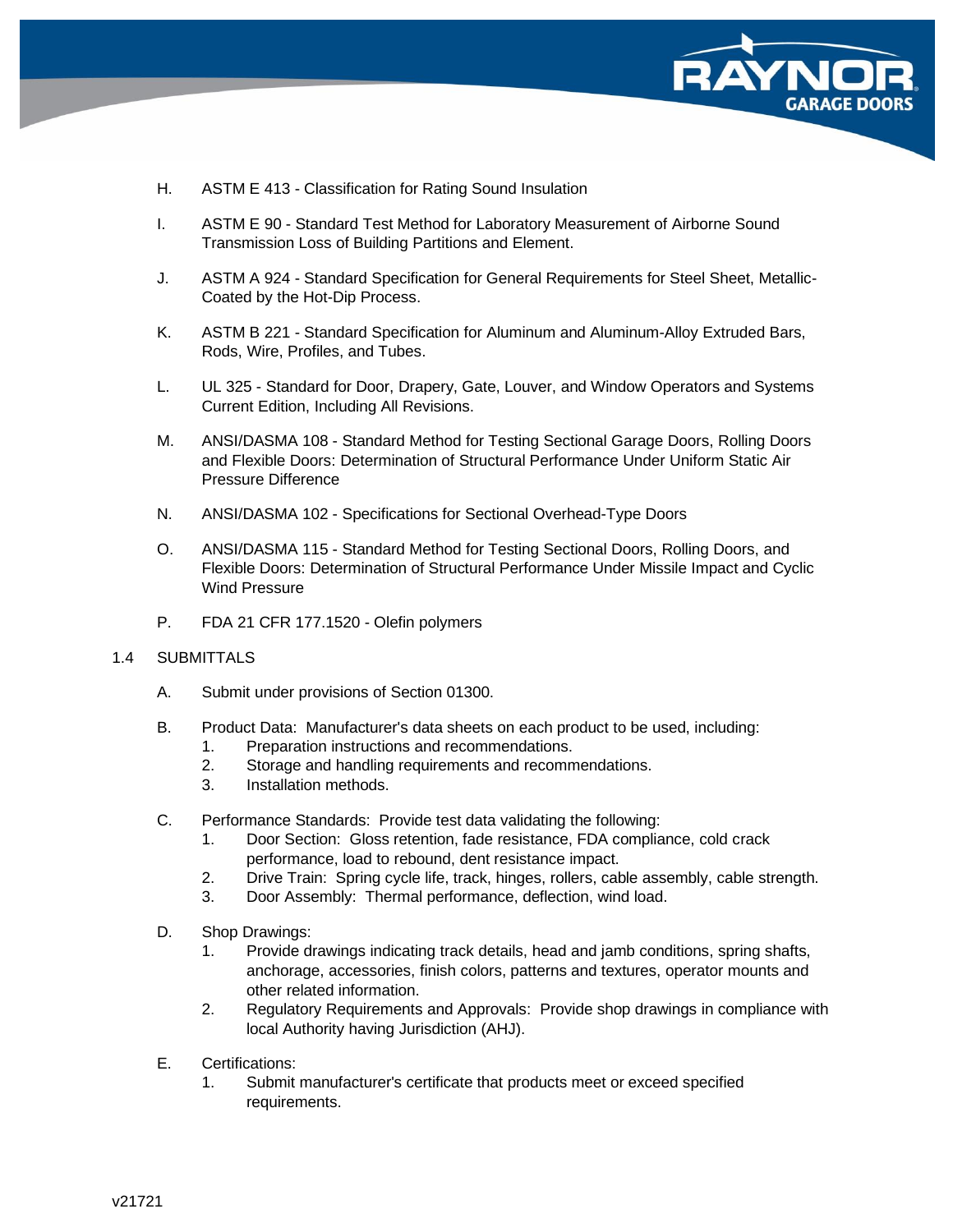

- 2. Submit installer qualifications.
- F. Selection Samples: For each finish product specified, two complete sets of color chips representing manufacturer's full range of available colors and patterns.
- G. Verification Samples: For each finish product specified, two samples, minimum size 6 inches (150 mm) square, representing actual product, color, and patterns.

#### 1.5 QUALITY ASSURANCE

- A. Installer Qualifications: Utilize an authorized installer of door manufacturer who has demonstrated experience on projects of similar size and complexity.
- B. Manufacturer Qualifications: Company with a minimum of five-year experience in producing the specified type of doors.
- 1.6 DELIVERY, STORAGE, AND HANDLING
	- A. Store products in manufacturer's unopened packaging until ready for installation.

### 1.7 PROJECT CONDITIONS

A. Maintain environmental conditions (temperature, humidity, and ventilation) within limits recommended by manufacturer for optimum results. Do not install products under environmental conditions outside manufacturer's recommended limits.

# 1.8 WARRANTY

- A. Provide manufacturer's standard warranty against defects in material and workmanship, as further described with each model in Part 2 of this Section.
- B. Raynor warrants the electrical operator and component parts for two (2) years against defects in material and workmanship when purchased as operator only.
- C. Raynor warrants the electrical operator and component parts against defects in material and workmanship for three (3) years, on the operator only, when purchased with any model of Raynor commercial sectional door.

### PART 2 PRODUCTS

### 2.1 MANUFACTURERS

- A. Acceptable Manufacturer: Raynor, which is located at: 1101 East River Rd. P. O. Box 448; Dixon, IL 61021-0448; Toll Free Tel: 800-4-RAYNOR; Tel: 815-288-1431; Fax: 888-598- 4790; Email: architectsupport@raynor.com; Web: [www.raynor.com](http://www.raynor.com/)
- B. Substitutions: Not permitted.
- C. Requests for substitutions will be considered in accordance with provisions of Section 01600.
- **2.2** SECTIONAL THERMAL SANDWICH DOOR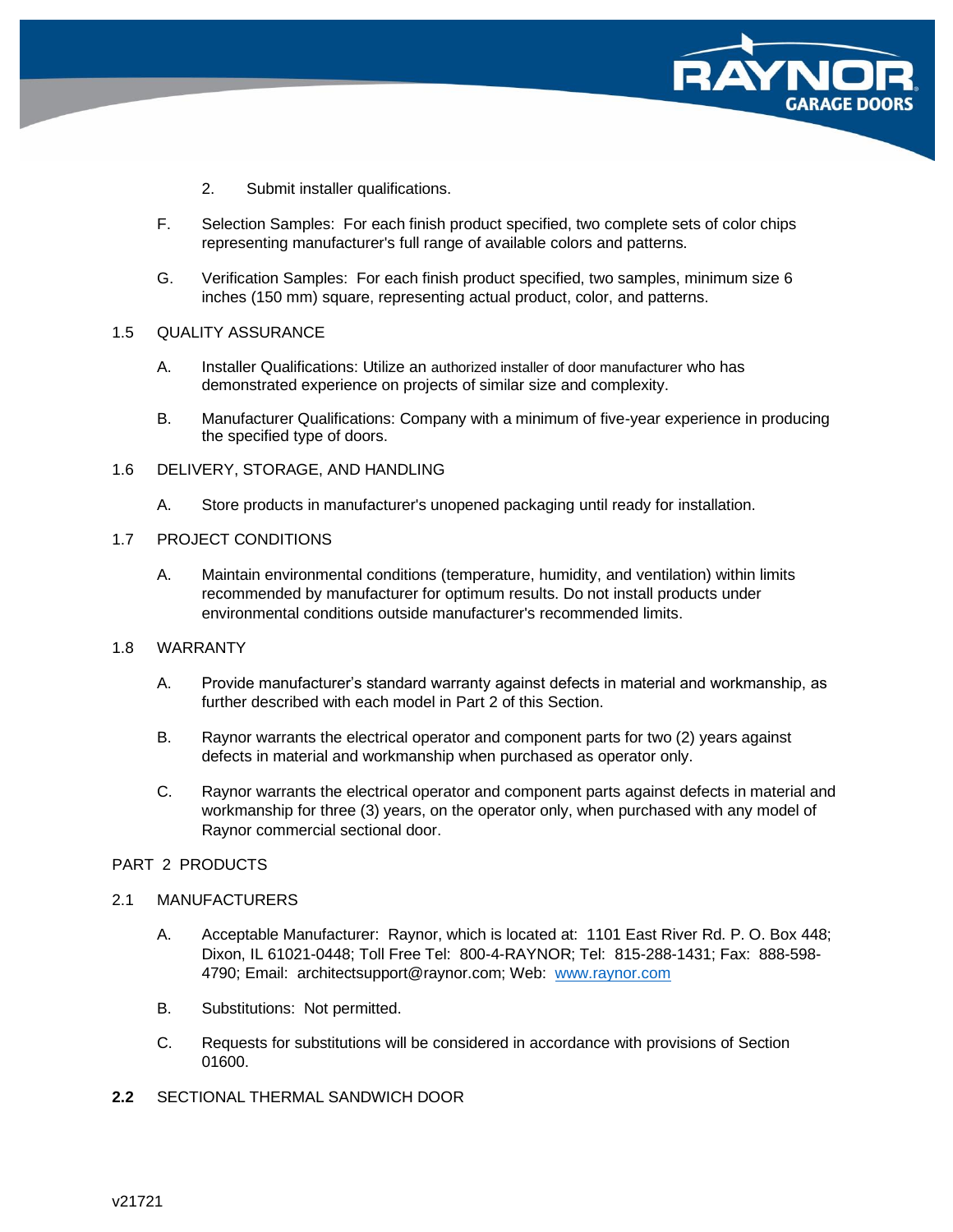![](_page_3_Picture_0.jpeg)

# **A. ThermaSeal TM220 as manufactured by Raynor Garage Doors:**

- 1. Doors:
	- a. Operation:
		- 1) Provide doors designed for manual operation.
		- 2) Provide doors designed for hand chain operation.
		- 3) Provide doors designed for electric motor operation.
	- b. Jamb Construction:
		- 1) Steel jambs with self-tapping fasteners.
		- 2) Wood jambs with lag screw fasteners.
		- 3) Masonry jambs with anchor bolt fasteners.
	- c. Structural Performance Requirements:
		- 1) Wind Loads: 13.3 psf design load/ 20 psf test load standard
		- 2) Wind Loads: Uniform pressure of: \_\_\_\_\_\_\_\_ psf.
	- d. International Energy Conservation Code (IECC) Requirements:
		- 1) Air Infiltration Maximum air leakage of 0.4 cfm/ft2 is required. Testing shall be in accordance with DASMA 105 test procedure.
		- 2) Raynor ThermaSeal TM220 provides an air leakage rating of 0.12 cfm/ft2 with optional IECC Compliance Package.
		- 3) Raynor ThermaSeal TM220 provides an installed U-factor of 0.19.
- 2. Sections:

# a. **ThermaSeal TM220**:

- 1) Sections shall be pressure bonded to injected polyurethane foam insulated core. Hinge reinforcement strips shall be 20 gauge galvanized steel, located within section interior. End stiles to be 16 gauge galvanized steel.
- 2) Material: Steel sandwich construction, 2 inches (51 mm) thick, roll formed from commercial quality, hot-dipped galvanized (G40 exterior) steel complying with ASTM A 653. Exterior skin shall be constructed of 20 gauge steel and interior skin shall be 26 gauge steel with embossed stucco texture.
- 3) Finish: Exterior skin to have two coats of paint, one primer coat and one finish coat.
	- a) Color: White polyester paint.
	- b) ColorWave Enamel paint finish, color as selected by Architect from Raynor's ColorWave post paint process featuring 1500 colors of Sherwin Williams Polane Enamel paint.
		- 1) Color:
- 4) Insulation: Expanded polyurethane with R-value of 18.3.
- b. Seals: Interior and exterior skins to be separated by a molded thermal break and weather seal along section joint. Bottom of door to have flexible U-shaped vinyl seal retained in aluminum rail. Optional dual-durometer vinyl blade seal on top section to prevent airflow above header/
- c. Trussing: Doors designed to withstand specified windload. Deflection of door in horizontal position to be maximum of 1/120th of door width.
- 3. Windows: Locations to comply with door elevation drawings.
	- a. Window in Rectangular Two-Piece Black Frame:
		- 1) Size: 24 inches by 8 inches (610 mm by 203 mm).
			- a) Insulated, two panes of 1/8 inch (3.2 mm) thick DSB glass.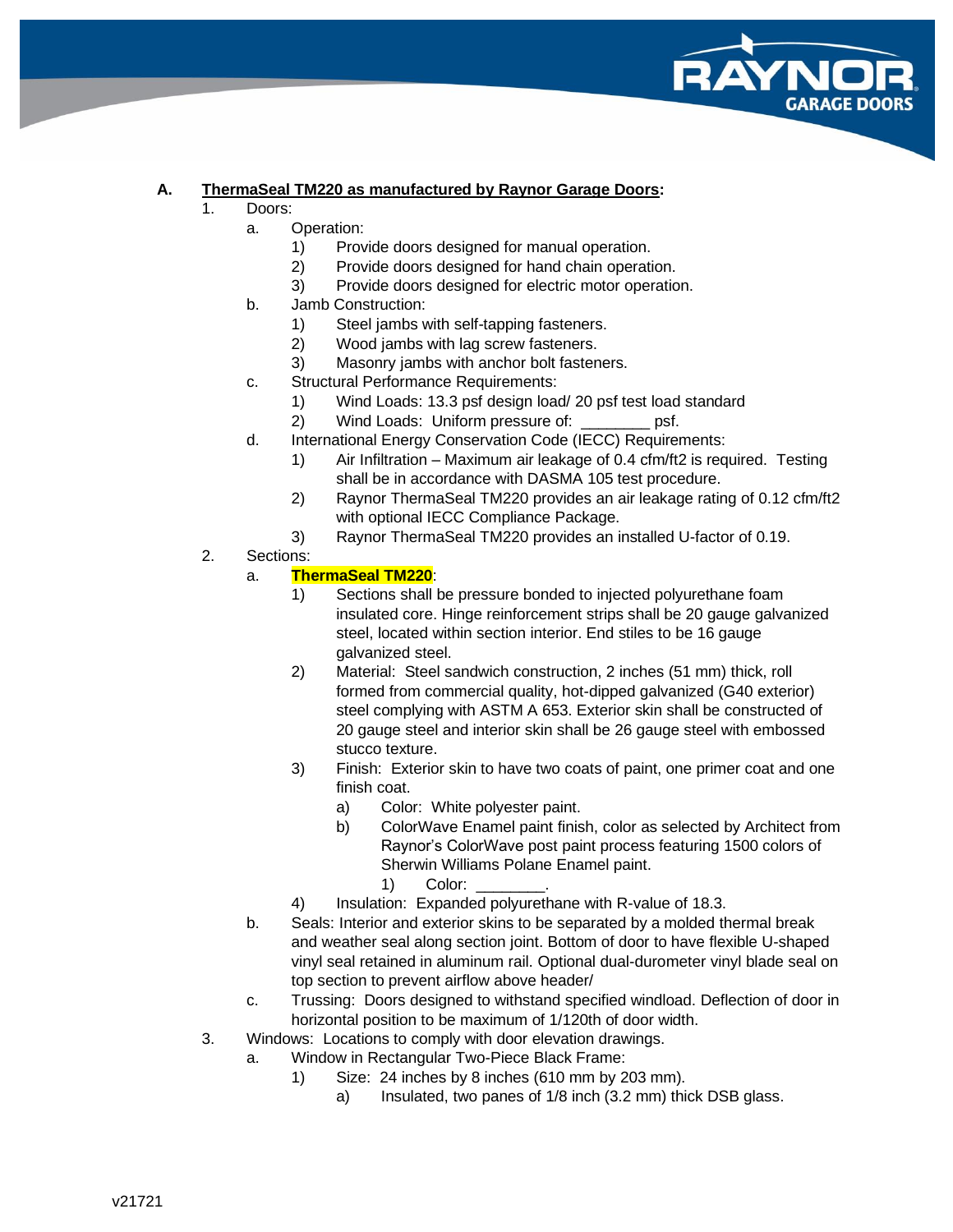![](_page_4_Picture_0.jpeg)

- b) Insulated, two panes of 1/8 inch (3.2 mm) thick tempered glass.
- c) Insulated, two panes of 1/8 inch (3.2 mm) thick DSB glass with breather tube.
- 2) Size: 24 inches by 12 inches (610 mm by 305 mm).
	- a) Insulated, two panes of 1/8 inch (3.2 mm) thick DSB glass.
	- b) Insulated, two panes of 1/8 inch (3.2 mm) thick tempered glass.
	- c) Insulated, two panes of 1/8 inch (3.2 mm) thick DSB glass with breather tube.
- 3) Size: 34 inches by 16 inches (864 mm by 406 mm) window in a rectangular two-piece black frame.
	- a) Insulated, two panes of 1/8 inch (3.2 mm) thick DSB glass
- b. Full-view window consisting of aluminum stile and rail construction and color matched to door exterior with powdercoat paint. Full View to be provided as follows.
	- 1) Impact Rated Glazing: Provide as follows.
		- a) 11/32 inch (8.7 mm) Clear Impact Glass
		- b) 11/32 inch (8.7 mm) Tinted Bronze Impact Glass
		- c) 11/32 inch (8.7 mm) Tinted Gray Impact Glass
		- d) 11/32 inch (8.7 mm) Tinted Green Impact Glass
		- e) 11/32 inch (8.7 mm) White Interlayer Impact Glass
	- 2) Non-Impact Rated Glazing: Provide as follows:
		- **a) 1/8 inch single pane glazing options**
			- 1) 1/8 inch (3.2 mm) **Clear Glass** consisting of one pane of 1/8 inch (3.2 mm) DSB non-insulated glass.
			- 2) 1/8 inch (3.2 mm) **Clear Tempered Glass** consisting of one pane of 1/8 inch (3.2 mm) non-insulated glass.
			- 3) 1/8 inch (3.2 mm) **Clear Acrylic** consisting of one pane of 1/8 inch (3.2 mm) Acrylic glazing.
			- 4) 1/8 inch (3.2 mm) **Clear Lexan** consisting of one pane of 1/8 inch (3.2 mm) Lexan glazing.
			- 5) 1/8 inch (3.2 mm) **Smoked Grey Tinted Lexan** consisting of one pane of 1/8 inch (3.2 mm) Lexan glazing.
			- 6) 1/8 inch (3.2 mm) **Smoked Grey Tinted Glass** consisting of one pane of 1/8 inch (3.2 mm) non-insulated glass.
			- 7) 1/8 inch (3.2 mm) **Smoked Grey Tinted Tempered** Glass consisting of one pane of 1/8 inch (3.2 mm) non-insulated glass.
			- 8) 1/8 inch (3.2 mm) **Satin Glass** consisting of one pane of 1/8 inch (3.2 mm) non-insulated glass.
			- 9) 1/8 inch (3.2 mm) **Satin Tempered Glass** consisting of one pane of 1/8 inch (3.2 mm) non-insulated glass.
			- 10) 1/8 inch (3.2 mm) **Bronze Tinted Glass** consisting of one pane of 1/8 inch (3.2 mm) non-insulated glass.
			- 11) 1/8 inch (3.2 mm) **Bronze Tinted Tempered Glass** consisting of one pane of 1/8 inch (3.2 mm) non-insulated glass.
			- 12) 1/8 inch (3.2 mm) **Black Privacy Glass** consisting of one pane of 1/8 inch (3.2 mm) non-insulated glass.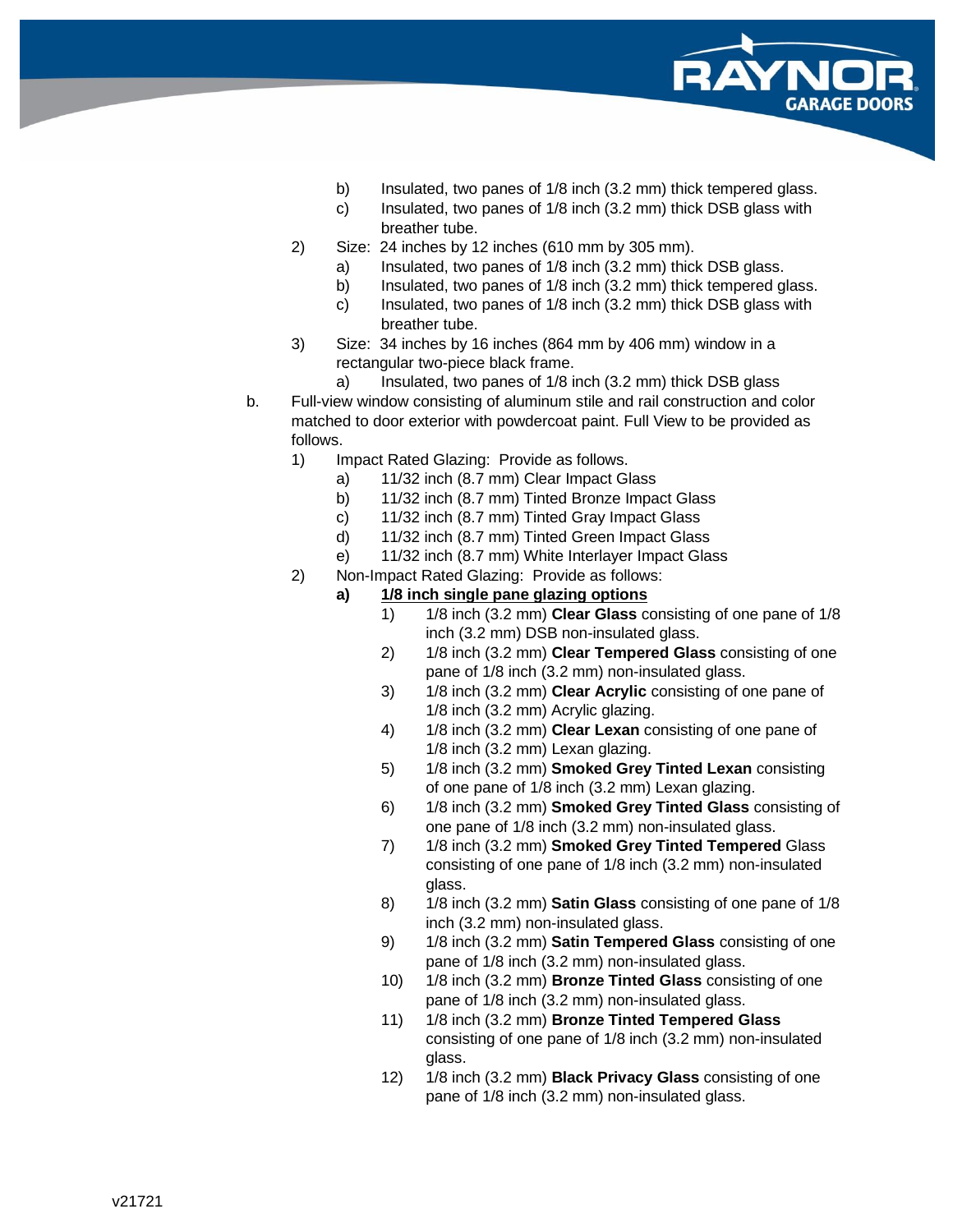![](_page_5_Picture_0.jpeg)

- 13) 1/8 inch (3.2 mm) **Black Privacy Tempered Glass** consisting of one pane of 1/8 inch (3.2 mm) non -insulated glass.
- 14) 1/8 inch (3.2 mm) **Raised Clear Glass** consisting of one pane of 1/8 inch (3.2 mm) non -insulated glass.
- 15) 1/8 inch (3.2 mm) **Raised Clear Tempered Glass** consisting of one pane of 1/8 inch (3.2 mm) non -insulated glass.

# **b) 3/16 inch single pane glazing options**

- 1) 3/16 inch (4.8 mm) **Clear Glass** consisting of one pane of 3/16 inch (4.8 mm) non -insulated glass.
- 2) 3/16 inch (4.88 mm) **Clear Tempered Glass** consisting of one pane of 3/16 inch (4.88 mm) non -insulated glass.

# **c) 1/4 inch single pane glazing options**

- 1) 1/4 inch (6.4 mm) **Clear Glass** consisting of one pane of 1/4 inch (6.4 mm) non -insulated glass.
- 2) 1/4 inch (6.4 mm) **Clear Tempered Glass** consisting of one pane of 1/4 inch (6.4 mm) non -insulated glass.
- 3) 1/4 inch (6.4 mm) **Clear Laminated Glass** consisting of one pane of 1/4 inch (6.4 mm) non -insulated glass.
- 4) 1/4 inch (6.4 mm) **Clear Acrylic** consisting of one pane of 1/4 inch (6.4 mm) Acrylic glazing.
- 5) 1/4 inch (6.4 mm) **Clear Lexan** consisting of one pane of 1/4 inch (6.4 mm) Lexan glazing
- 6) 1/4 inch (6.4 mm) **Clear Wire Glass** consisting of one pane of 1/4 inch (6.4 mm) non -insulated glass.
- 7) 1/4 inch (6.4 mm) **Bronze Tinted Laminated Glass** consisting of one pane of 1/4 inch (6.4 mm) non -insulated glass.
- 8) 1/4 inch (6.4 mm) **Smoked Grey Tinted Laminated Glass** consisting of one pane of 1/4 inch (6.4 mm) non -insulated glass.
- 9) 1/4 inch (6.4 mm) **Satin Laminated Glass** consisting of one pane of 1/4 inch (6.4 mm) non -insulated glass.
- 10) 1/4 inch (6.4 mm) **White Laminated Glass** consisting of one pane of 1/4 inch (6.4 mm) non -insulated glass.

# **d) 1/2 inch insulated glazing options**

- 1) 1/2 inch (12.69 mm) **Insulated Clear Glass** consisting of two panes of 1/8 inch (3.2 mm) DSB insulated glass.
- 2) 1/2 inch (12.69 mm) **Insulated Clear Glass with Breather Tube** consisting of two panes of 1/8 inch (3.2 mm) DSB insulated glass.
- 3) 1/2 inch (12.69 mm**) Insulated Clear Tempered Glass** consisting of two panes of 1/8 inch (3.2 mm) Tempered insulated glass.
- 4) 1/2 inch (12.69 mm) **Insulated Clear Tempered Glass with Breather Tube** consisting of two panes of 1/8 inch (3.2 mm) Tempered insulated glass.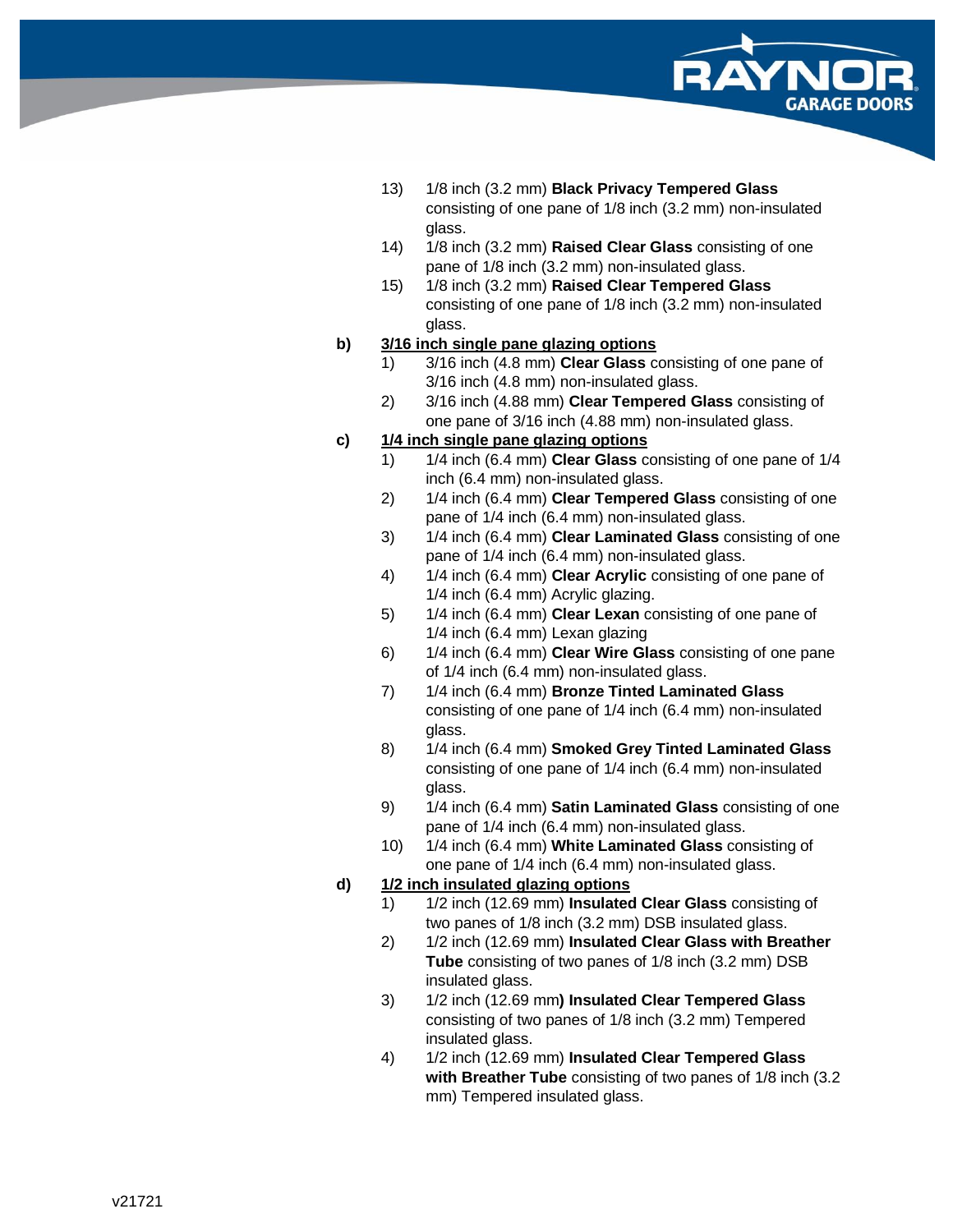![](_page_6_Picture_0.jpeg)

- 5) 1/2 inch (12.69 mm) **Insulated Bronze Tinted Glass** consisting of two panes of 1/8 inch (3.2 mm) DSB insulated glass.
- 6) 1/2 inch (12.69 mm) **Insulated Bronze Tinted Tempered Glass** consisting of two panes of 1/8 inch (3.2 mm) Tempered insulated glass.
- 7) 1/2 inch (12.69 mm) **Insulated Smoked Grey Tinted Glass** consisting of two panes of 1/8 inch (3.2 mm) DSB insulated glass.
- 8) 1/2 inch (12.69 mm) **Insulated Smoked Grey Tinted Tempered Glass** consisting of two panes of 1/8 inch (3.2 mm) Tempered insulated glass.
- 9) 1/2 inch (12.69 mm) **Insulated Satin Glass** consisting of two panes of 1/8 inch (3.2 mm) DSB insulated glass.
- 10) 1/2 inch (12.69 mm) **Insulated Satin Tempered Glass** consisting of two panes of 1/8 inch (3.2 mm) Tempered insulated glass.
- 11) 1/2 inch (12.69 mm) **Insulated Raised Obscure Glass** consisting of two panes of 1/8 inch (3.2 mm) DSB insulated glass.
- 12) 1/2 inch (12.69 mm) **Insulated Raised Obscure Tempered Glass** consisting of two panes of 1/8 inch (3.2 mm) Tempered insulated glass.
- 13) 1/2 inch (12.69 mm) **Insulated Low E DSB Glass** consisting of two panes of 1/8 inch (3.2 mm) DSB insulated glass.
- 14) 1/2 inch (12.69 mm**) Insulated Low E Tempered Glass** consisting of two panes of 1/8 inch (3.2 mm) Tempered insulated glass.
- 15) 1/2 inch (12.69 mm) **Insulated Solarban 60 Low E Glass** consisting of two panes of 1/8 inch (3.2 mm) Tempered insulated glass.
- 16) 1/2 inch (12.69 mm) **Insulated Solarban 60 Low E Tempered Glass** consisting of two panes of 1/8 inch (3.2 mm) Tempered insulated glass.
- 17) 1/2 inch (12.69 mm) **Insulated Bronze Tinted Low E DSB Glass** consisting of two panes of 1/8 inch (3.2 mm) DSB insulated glass.
- 18) 1/2 inch (12.69 mm) **Insulated Bronze Tinted Low E Tempered Glass** consisting of two panes of 1/8 inch (3.2 mm) Tempered insulated glass.
- 19) 1/2 inch (12.69 mm) **Insulated Smoked Grey Tinted Low E DSB** Glass consisting of two panes of 1/8 inch (3.2 mm) DSB insulated glass.
- 20) 1/2 inch (12.69 mm) **Insulated Smoked Grey Tinted Low E Tempered Glass** consisting of two panes of 1/8 inch (3.2 mm) Tempered insulated glass.
- 2. Track: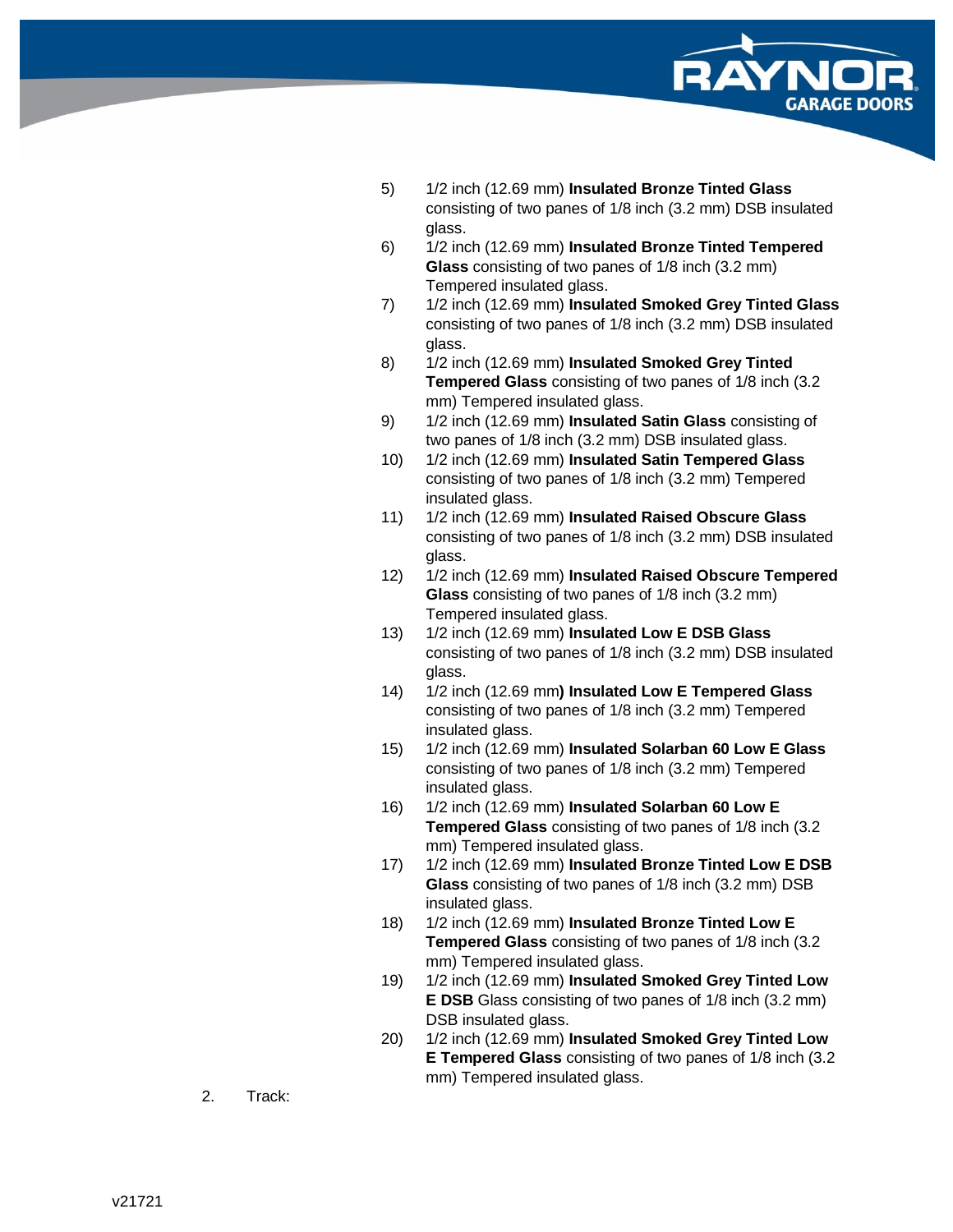![](_page_7_Picture_0.jpeg)

- a. Material: Hot-dipped galvanized steel (ASTM A 653), fully adjustable for adequate sealing of door to jamb or weatherseal.
- b. Configuration Type: Normal Headroom.
- c. Configuration Type: Low Headroom.
- d. Configuration Type: Vertical Lift.
- e. Configuration Type: Lift-Clearance.
- f. Configuration Type: Incline.
- g. Configuration Type: Contour.
- h. Track Size: 2 inches (51 mm).
	- 1) Jamb Type: Wood only.
		- a) Mounting: Adjustable track brackets.
	- 2) Jamb Type: Steel, wood, or masonry.
		- a) Mounting: Floor-to-header angles. 13 gauge (2.2 mm) minimum continuous angles from floor to door header. Angle Size: 2-5/16 x 4 inches (59 x 102 mm)
		- b) Mounting: Floor-to-shaft angles. 13 gauge (2.2 mm) minimum continuous angles from floor, past header, up to door shaft. Angle Size: 2-5/16 x 4 inches (59 x 102 mm).
		- c) Mounting: QuikClip. Clip-Angle brackets pre-assembled to 13 gauge (2.2 mm) minimum continuous angle from floor to door header and continuous angle from door header to door shaft. Angle Size: 2-5/16 x 1-1/4 inches (59 x 32 mm).
- i. Track Size: 3 inches (76 mm).
	- 1) Jamb Type: Steel, wood, or masonry.
		- a) Mounting: Floor-to-header angles. 13 gauge (2.2 mm) minimum continuous angles from floor to door header. Angle Size: 3-1/2 x 5 inches (89 x 127 mm) on 3-inch track.
		- b) Mounting: Floor-to-shaft angles. 13 gauge (2.2 mm) minimum continuous angles from floor, past header, up to door shaft. Angle Size: 3-1/2 x 5 inches (89 x 127 mm) on 3-inch track.
		- c) Mounting: QuikClip. Clip-Angle brackets pre-assembled to 13 gauge (2.2 mm) minimum continuous angle from floor to door header and continuous angle from door header to door shaft. Angle Size: 3-1/2 x 1-1/4 inches (89 x 32 mm) on 3-inch track.
- j. Finish:
	- 1) Galvanized.
	- 2) ArmorBrite Powdercoat Finish: Color as selected by Architect
		- a) Color:
- 3. Counterbalance:
	- a. Counterbalance System: Provided with aircraft-type, galvanized steel lifting cables with minimum safety factor of 5. Torsion Springs consisting of heavyduty oil-tempered wire torsion springs on a continuous ball-bearing crossheader shaft.
		- 1) Spring Cycle Requirements: Standard 10,000 cycles.
		- 2) Spring Cycle Requirements: High cycle: cycles.
- 4. Hardware:
	- a. Hinges and Brackets: Fabricated from galvanized steel.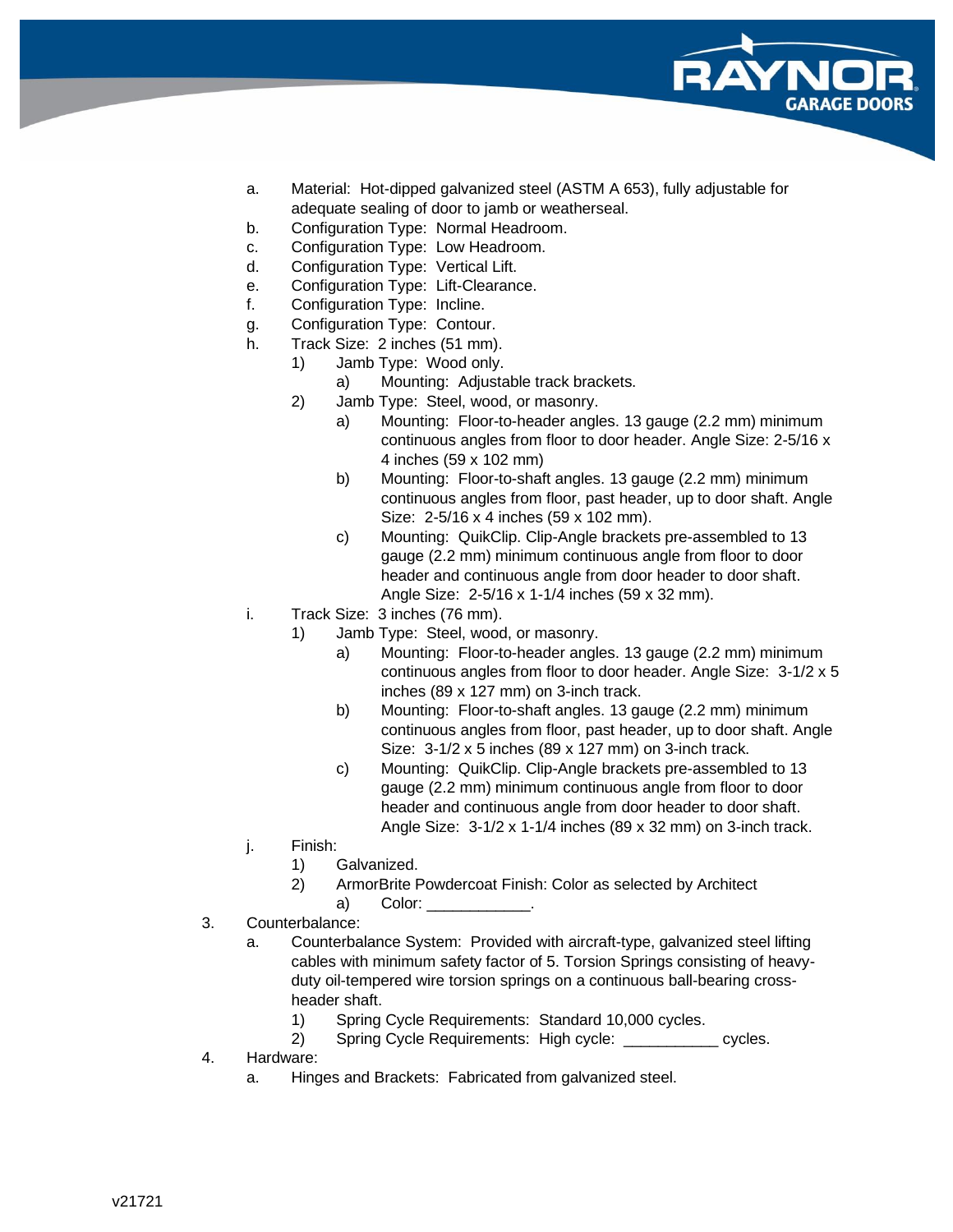![](_page_8_Picture_0.jpeg)

- b. Track Rollers: 2 inches (50.8 mm) diameter consistent with track size, with hardened steel ball bearings.
- c. Track Rollers: 3 inches (76.2 mm) diameter consistent with track size, with hardened steel ball bearings.
- d. Perimeter Seal: Provide complete weather stripping system to reduce air infiltration. Weather stripping shall be replaceable.
	- 1) For bracket mounted doors provide climate seal or vinyl seal with aluminum retainer.
	- 2) For angle mounted doors provide angle clip-on seal.
- e. Furnish door system with locks: Exterior lock with five-pin tumbler cylinder, night latch and steel bar engaging track.
- f. Furnish door system with locks: Interior lock with dead bolt provided with hole to receive padlock provided by Owner.
- 5. ThermaSeal Limited Warranty: Raynor warrants the door sections against defects in material and workmanship, and deterioration due to rust-through for ten years from date of delivery to the original purchaser. Raynor also warrants the door sections against delamination of the insulation from the steel skins for ten years from date of delivery to the original purchaser. Window components are warranted against defects in material and workmanship for one year from date of delivery to the original purchaser. Raynor warrants all hardware and spring components against defects in material and workmanship for one year (or cycle life of the springs) from date of delivery to the original purchaser. Additional Limited Warranty requirements in accordance with manufacturer's full standard limited warranty documentation.

# **2.3 ELECTRIC OPERATORS**

- A. ControlHoist as manufactured by Raynor Garage Doors:
	- 1. Model:
		- a. Raynor ControlHoist Optima:
			- 1) Type: Jackshaft with manual chain hoist.
			- 2) Type: Trolley.
			- 3) Motor Horsepower Rating: Continuous 1/2 HP.
			- 4) Motor Horsepower Rating: Continuous 3/4 HP.
			- 5) Motor Horsepower Rating: Continuous 1 HP.
			- 6) Motor Horsepower Rating: Continuous 1-1/2 HP.
			- 7) Motor Horsepower Rating: Continuous 2 HP.
			- 8) Electrical Requirements: 115 volt single phase.
			- 9) Electrical Requirements: 230 volt single phase.
			- 10) Electrical Requirements: 208-230 volt three phase.
			- 11) Electrical Requirements: 460 volt three phase.
			- 12) Duty Cycle: 30 cycles/hour or 300 cycles/day.
			- 13) Control Wiring: Solid state circuitry with provisions for connection of safety edge to reverse, external radio control hook-up and maximum run timer. Provisions for timers to close, monitored reversing devices, mid stop and lock bar sensor capability.
				- a) Provide three button momentary contact "open-stop", constant pressure on close (can be changed to momentary to close).
				- b) Custom wiring.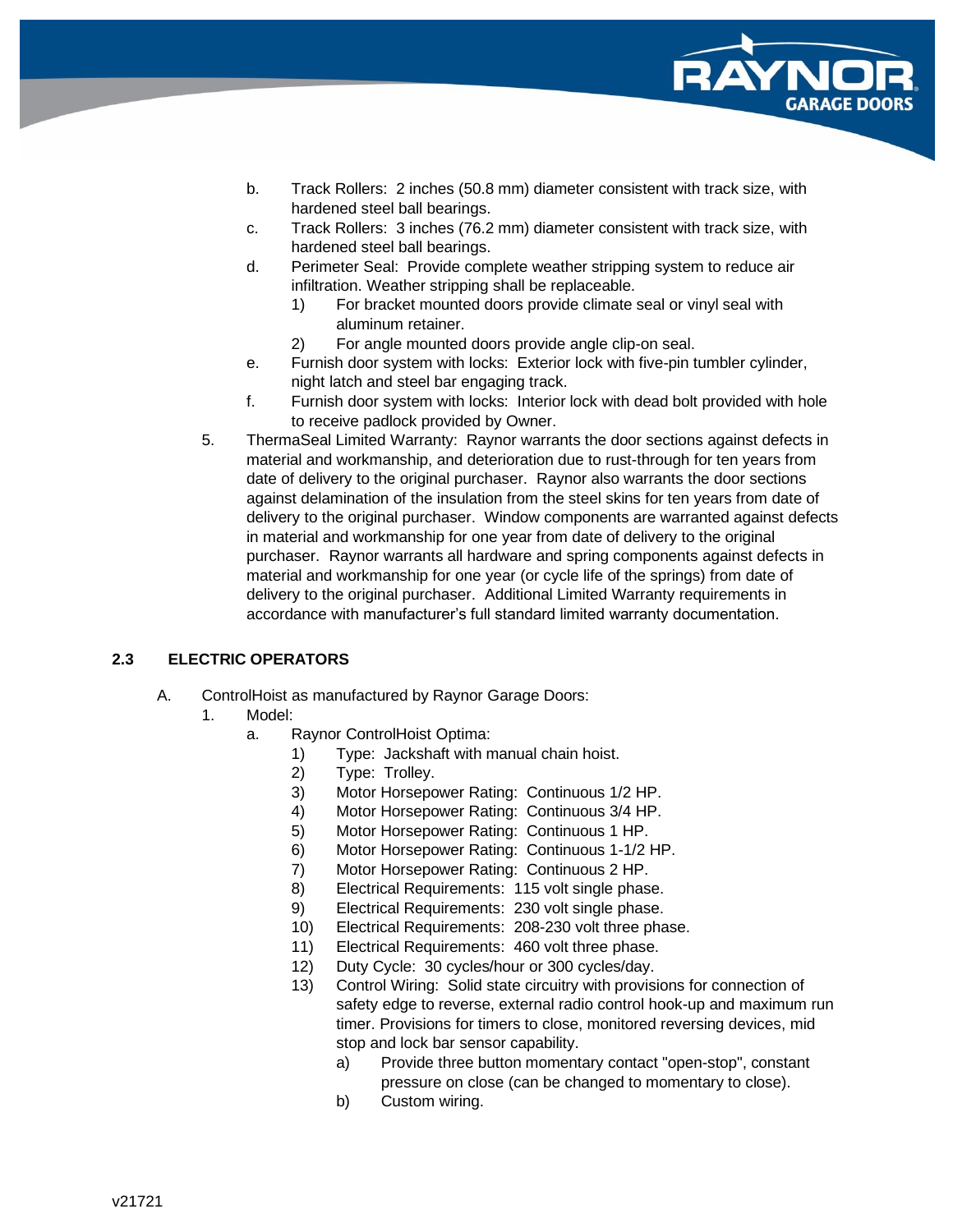![](_page_9_Picture_0.jpeg)

- 14) Entrapment protection:
	- a) Wired Monitored electric reversing edge extending full width of door.
	- b) Wireless Monitored electric reversing edge extending full width of door.
	- c) NEMA 1 Monitored photo electric eyes mounted on jambs.
	- d) NEMA 4X Monitored photo electric eyes mounted on jambs.
- b. Raynor ControlHoist Standard:
	- 1) Type: Jackshaft.
	- 2) Type: Jackshaft with manual chain hoist.
	- 3) Type: Trolley.
	- 4) Motor Horsepower Rating: Continuous 1/3 HP.
	- 5) Motor Horsepower Rating: Continuous 1/2 HP.
	- 6) Motor Horsepower Rating: Continuous 3/4 HP.
	- 7) Electrical Requirements: 115 volt single phase.
	- 8) Electrical Requirements: 230 volt single phase.
	- 9) Electrical Requirements: 208-230 volt three phase.
	- 10) Electrical Requirements: 460 volt three phase.
	- 11) Duty Cycle: 30 cycles/hour or 300 cycles/day.
	- 12) Control Wiring: Solid state circuitry with provisions for connection of safety edge to reverse, external radio control hook-up and maximum run timer. Provisions for timers to close, monitored reversing devices, mid stop and lock bar sensor capability.
		- a) Provide three button momentary contact "open-stop", constant pressure on close (can be changed to momentary to close).
		- b) Custom wiring.
	- 13) Entrapment protection:
		- a) Wired Monitored electric reversing edge extending full width of door.
		- b) Wireless Monitored electric reversing edge extending full width of door.
		- c) NEMA 1 Monitored photo electric eyes mounted on jambs.
		- d) NEMA 4X Monitored photo electric eyes mounted on jambs.
- c. Raynor ControlHoist Basic:
	- 1) Type: Jackshaft.
	- 2) Type: Jackshaft with manual chain hoist.
	- 3) Type: Trolley.
	- 4) Motor Horsepower Rating: Intermittent 1/2 HP.
	- 5) Electrical Requirements: 115 volt single phase.
	- 6) Duty Cycle: 14 cycles/hour.
	- 7) Control Wiring: Solid state circuitry with provisions for connection of safety edge to reverse, external radio control hook-up and maximum run timer. Provisions for timers to close, monitored reversing devices, mid stop and lock bar sensor capability.
		- a) Provide three button momentary contact "open-stop", constant pressure on close (can be changed to momentary to close).
	- 8) Entrapment protection: